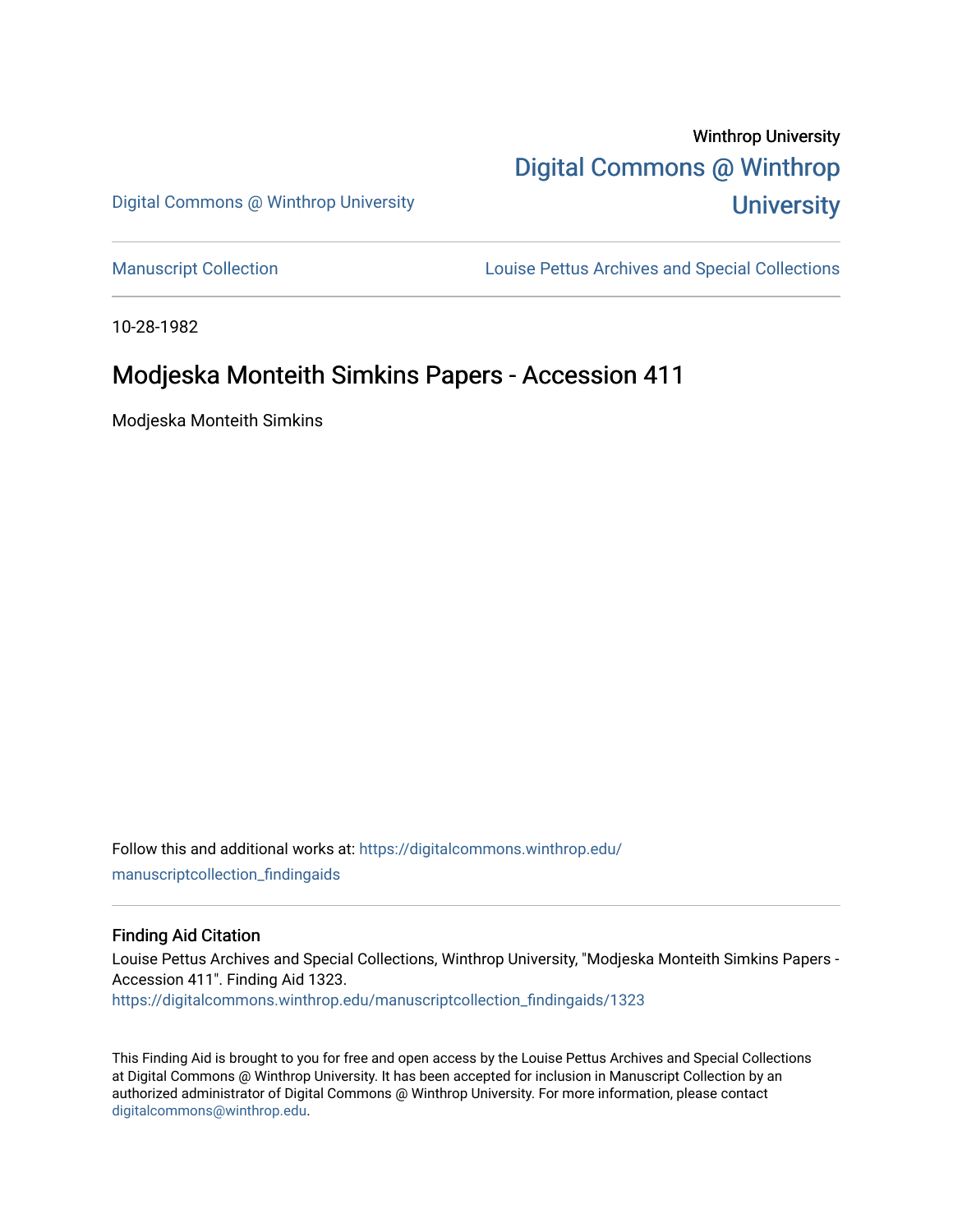## **WINTHROP UNIVERSITY LOUISE PETTUS ARCHIVES & SPECIAL COLLECTIONS**

**MANUSCRIPT COLLECTION**

## **ACCESSION 411**

## **MODJESKA MONTEITH SIMKINS PAPERS**

1925, 1956, 1965-1982

3 Boxes, 18 Folders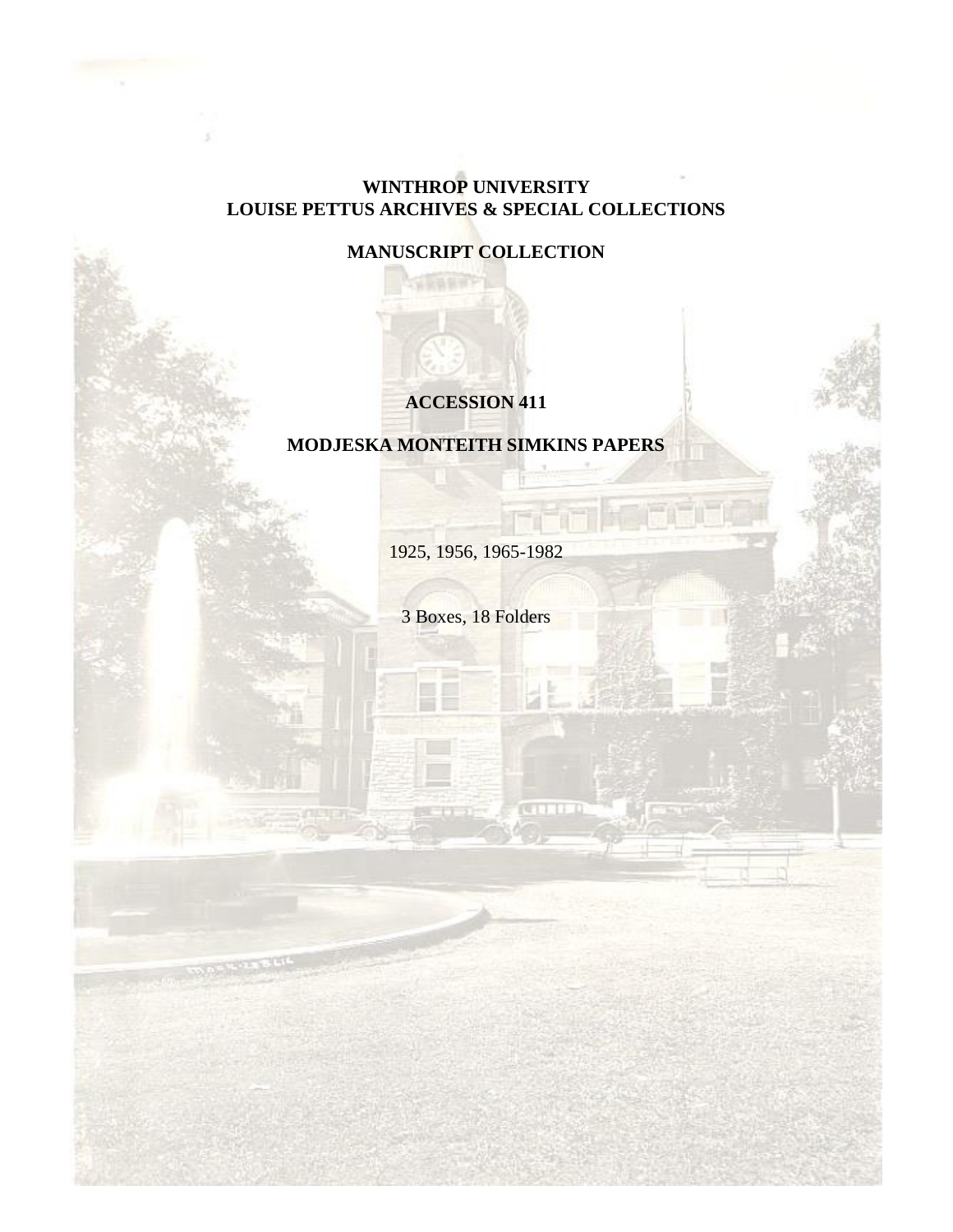#### **WINTHROP UNIVERSITY LOUISE PETTUS ARCHIVES & SPECIAL COLLECTIONS**

#### **MANUSCRIPT COLLECTION**

ADDITIONS:  $\qquad \qquad , \qquad$ 

ACC. NO.: 411 PROCESSED BY: Thomas F. Hudson NO. OF SECTIONS: 4

#### **MODJESKA MONTEITH SIMKINS PAPERS**

**I**

This collection was deposited by Modjeska Monteith Simkins of 2025 Marion Street, Columbia, South Carolina.

> Linear feet of shelf space occupied: .75 Approximate number of pieces: 1,500

Restrictions: Open to researchers under the rules and regulations of the Louise Pettus Archives & Special Collections at Winthrop University.

Literary Rights: For information concerning literary rights please contact the Louise Pettus Archives & Special Collections at Winthrop University.

Notices were released to NUCMC on November 19, 1982 (also see the Archives Donor Control File and the Vertical File for additional notices.)

Scope and Content: **The Modjeska Monteith Simkins Papers consist of materials relating to the work of Mrs. Modjeska Monteith Simkins (1899-1992), who was and important Civil Rights leader during the Civil Rights Movement in South Carolina. Included in this collection is a University of North Carolina oral history interview transcript of a 1976 interview of Mrs. Simkins by Jacquelyn Hall, correspondence, political campaign materials, and radio talk scripts by Mrs. Simkins. There are also photocopied newspaper clippings on civil rights issues, newsletters of several civil rights groups, business reports, voting material, and program notes. Of special interest are the 1970 Martin Luther King, Jr. Memorial Program note, the 1976 Mary McLeod Bethune Program note, and a program note including a biographical sketch of the Reverend Ralph David Abernathy. The collection also includes a number of newspapers. The collection contributes to insight into the life of Mrs. Simkins. For a comprehensive biography of Mrs. Simkins see: Women Leaders in South Carolina, Archives Records W409.2 and Aba Mecha, Barbara Woods,** *Black Women Activist in Twentieth Century South Carolina: Modjeska Monteith Simkins***, 1978; E185.61 .A33x, Dacus Library, Winthrop University**.

Transfer Item: Duplicates returned to Mrs. Simkins. November 3, 1982.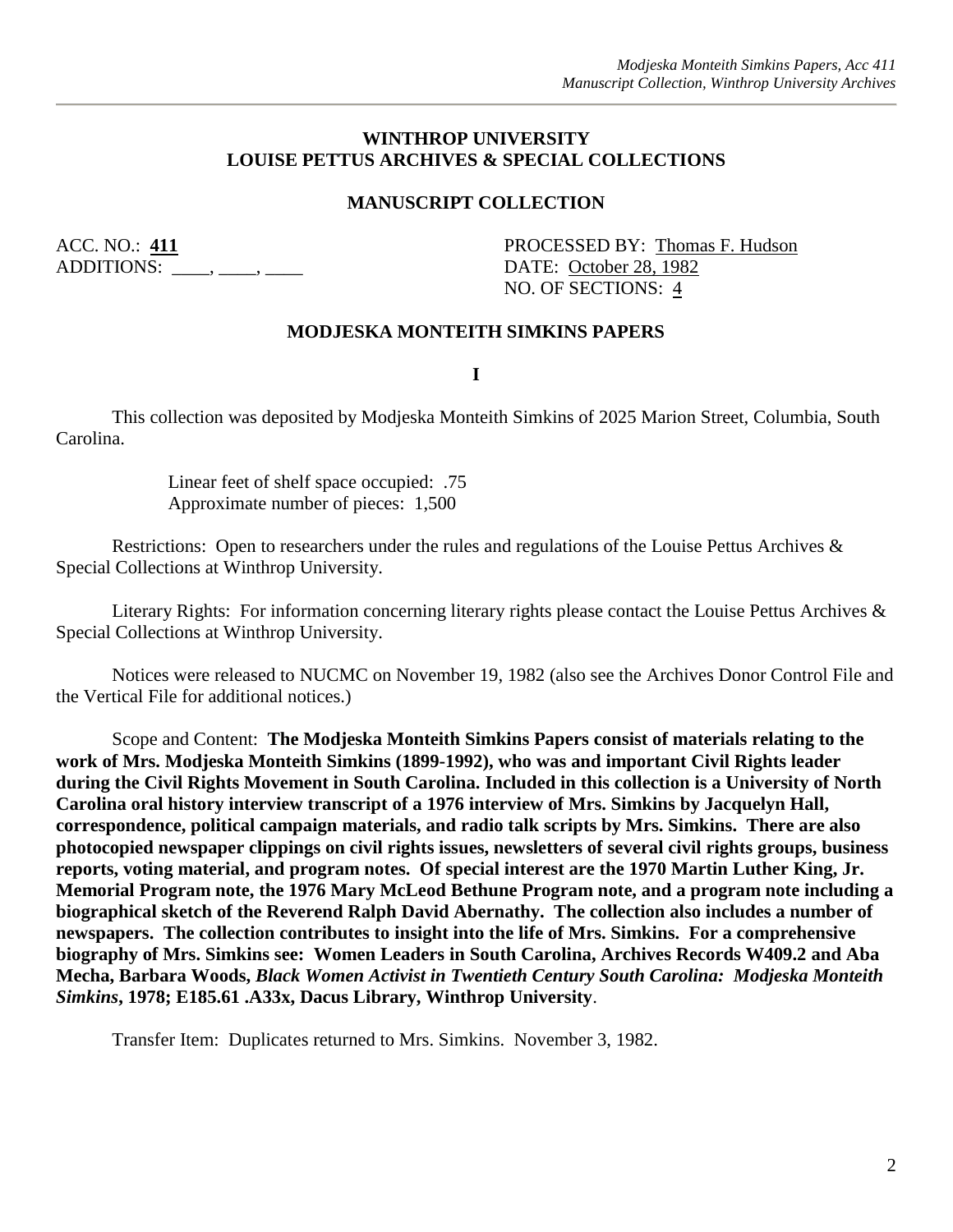## **II**

## **BIOGRAPHICAL NOTE**

### **MODJESKA MONTEITH SIMKINS**

Modjeska Monteith Simkins' birthday was December 5, 1899. She is the second of eight children of Henry and Rachel Monteith according to a penciled note on a biographical sheet in the Modjeska Monteith Simkins Collections. She grew up in an atmosphere permeated by the tragic results of the extremists attitudes that arose during Reconstruction resulting in the segregationist and anti-black triumph during the late 1880s and finally in the 1895 Constitution of South Carolina.

Mrs. Simkins' father, a contract brick-layer, was a foreman under whom whites as well as blacks worked. Part of her childhood experiences was being read to from the newspaper by Mrs. Monteith. Nothing was omitted, the good, the bad, the lynchings. It made a deep impression on the child and developed an energetic fighter for the civil and human rights of everyone who needed help.



Modjeska Monteith Simkins grew up in Benedict College in Columbia. She went to school there from grade one until she

graduated from college. She did postgraduate work at Columbia University, the University of Michigan, Morehouse and Michigan State.

Her first job was at Booker T. Washington High School in Columbia. From 1921-1929 she taught mathematics subjects. At Christmas, 1929 she wed Andrew W. Simkins, a widower with five children. Following the rules of school teaching is those days, the new Mrs. Simkins had to resign from teaching. There were to be no married female teachers.

In 1931 Mrs. Simkins began an eleven year association with the South Carolina Tuberculosis Association as Director of Negro Work. The new wife and mother with five step-children, and a merchant husband, became a traveling, teaching, leader in public health. T.B., V.D., infant and maternal mortality were all targets for her program. Mrs. Simkins promoted the annual clinic of the Palmetto Medical, Dental and Pharmaceutical Association. The national T.B. Association gave her a Commendation for the \$42000 raised by blacks in 1941.

In 1944 Modjeska Simkins led a campaign to raise \$100,000 to build Good-Samaritan-Waverly Hospital for blacks in Columbia. Mrs. Simkins' leadership ability took her in organizations such as Southern Conference for Human Welfare, or the Commission into Interracial Cooperation, the Columbia Town Hall Congress and the Richland County Citizens Committee and of course the National Association for the advancement of Colored People (NAACP).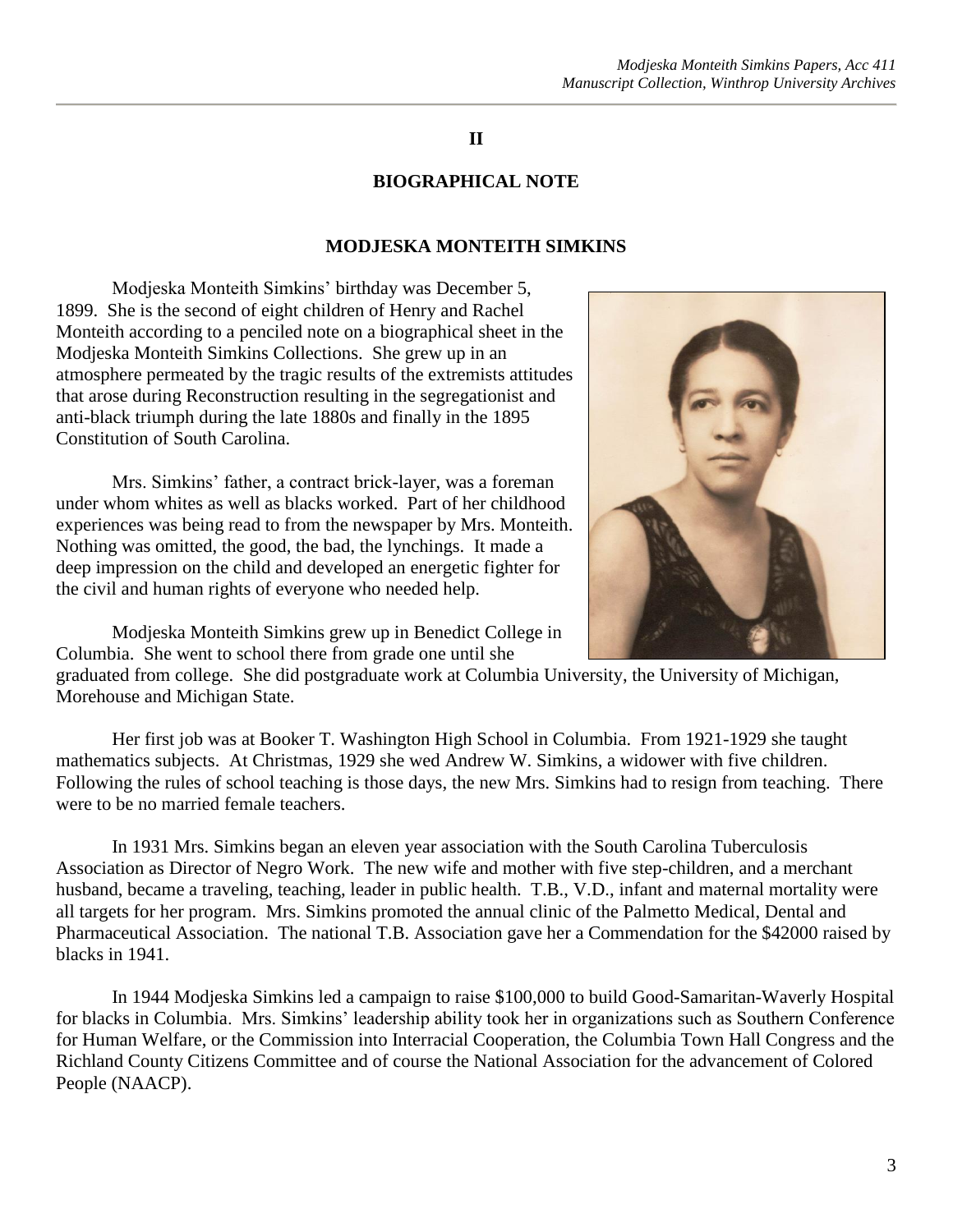#### **II**

#### **BIOGRAPHICAL NOTE (cont.)**

#### **MODJESKA MONTEITH SIMKINS**

The U.S. House of Representatives Committee on Un-American Activities, 1965 lists her as participant and member of a number of pro-Communists groups.

For example:

1946: Congress on Civil Rights

1947: United Negro and Allied Veterans of America

1952: American Women for Peace World Peace Council

1962: New York Teachers Union

Mrs. Simkins is not and never was a communist.

The NAACP was organized; Mrs. Simkins became the Secretary for the South Carolina Branch. She did the work as a volunteer. During the years 1941-1956 the members of local branches grew from 10 to 110.

As a leader of the NAACP she helped plan action to bring "constitutional liberty and human dignity" to blacks and others. She was a vigorous leader in state civil liberties struggles. In 1956 her work in the NAACP was abruptly ended. Mrs. Simkins was "ousted" as state secretary for the NAACP.

After 26 years of working with blacks all over South Carolina Mrs. Simkins could claim to know more black people than anyone else in the State. It put her in a favorable position to organize politically. A member of the Republic Party into the 1940s, she became one of the last blacks to join the Democratic Party. Mrs. Simkins ran for City Council in Columbia, the South Carolina House of Representatives, and the City of Columbia School Board.

In 1956, Modjeska Simkins joined her brother at the Victory Savings Bank in Columbia, the only black owned bank in South Carolina. Organized in 1921 it has helped people from all over who have suffered economic hardship for civil rights stands. Mrs. Simkins is still active as Assistant Cashier, member of the Board of Directors and publicity and public relations director. In 1965 her husband Andrew Simkins died.

Modjeska Monteith Simkins has fought for blacks, labor and the rights of the mentally ill. She helped organize the Richland County Citizens Committee to help integrate the schools, buses and other public facilities in Columbia. In *The State*, June 28, 1981 Modjeska Monteith Simkins described herself in these ideas. She is a born scrapper. She is especially interested in scraps in which her own people ought to be. A mistreated person is immediately her friend.

Today the Human Endeavor has a Modjeska Monteith Simkins Award. This alternative charity organization has begun a program to make annually a cash award to a person who has been distinguished in fighting for the causes of the underprivileged. Seldom do people live to see so much of what they worked for come to pass and to be honored while alive by those around them.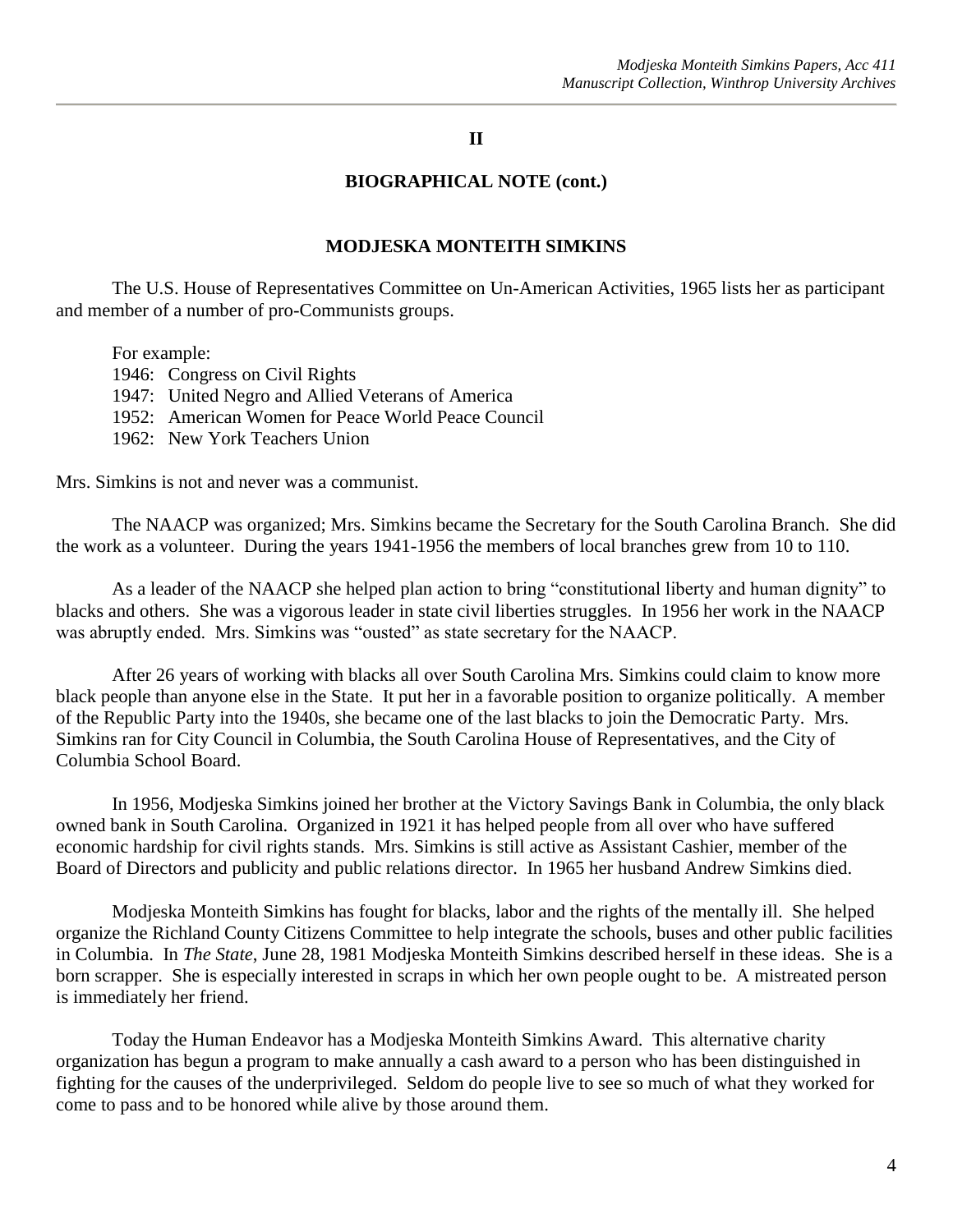#### **II**

#### **BIOGRAPHICAL NOTE (cont.)**

#### **MODJESKA MONTEITH SIMKINS**

Modjeska Monteith Simkins can be acid, funny, sharp, always forthright and never dull when she speaks. "The State Democratic Party has not done one thing for minorities locally. All the harm that's been done to my people has been done by Democrats – without doing a damn thing for them." On the Republican Party, "After the Democratic Primary was opened to blacks a bunch of creeps took over the Republican Party." Perhaps the best is the title of her Radio talks. "I woke up this morning with my mind set on Freedom."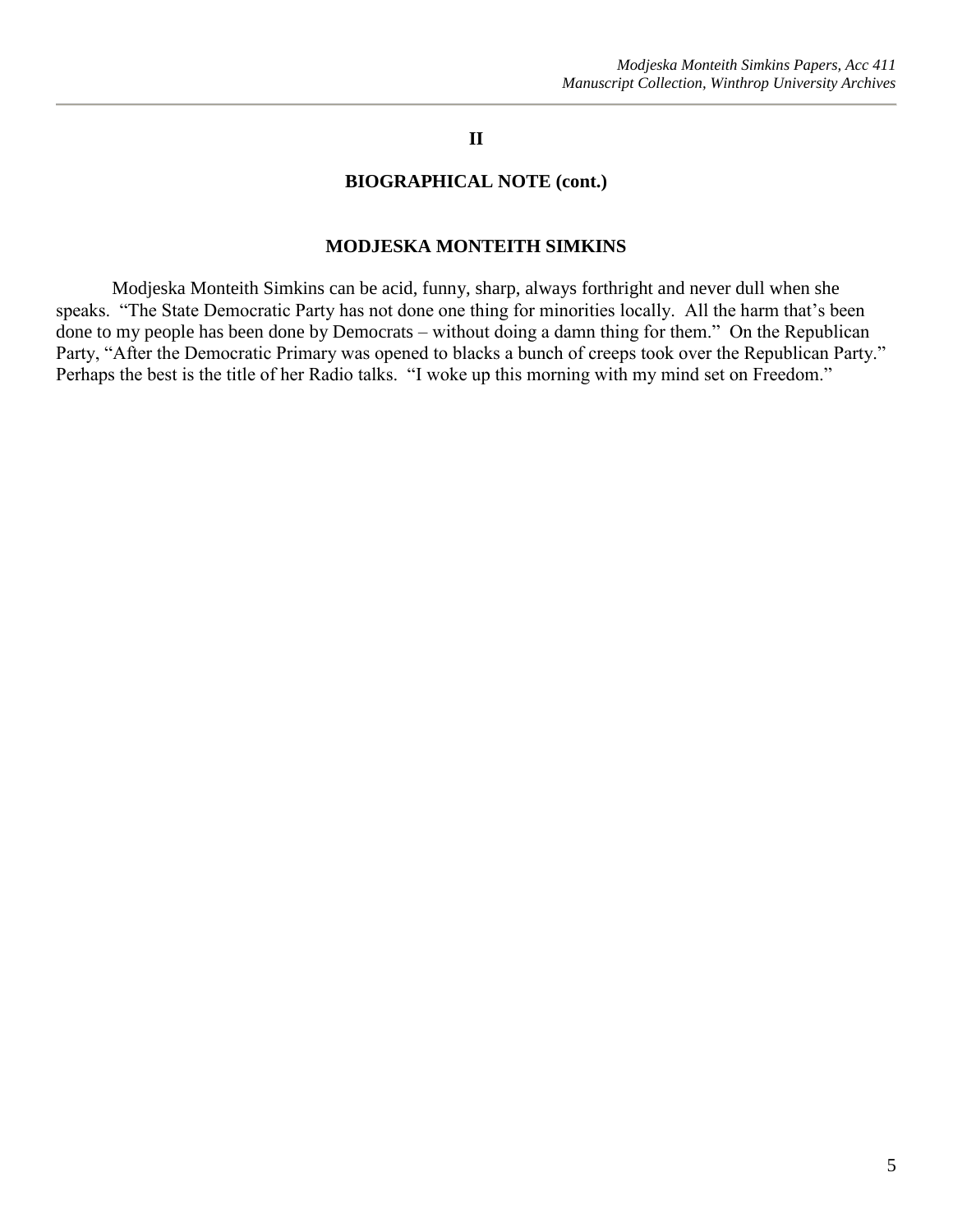## **III**

#### **DESCRIPTION OF SERIES**

#### **Box(es) Folder(s) Series Year(s)**

## 1 1-5 BIOGRAPHICAL MATERIAL 1965-1982

This series contains biographical material on Modjeska Monteith Simkins. Included is newspaper clippings and magazine articles, a report of the UnAmerican Activities Committee of the U.S. House of Representatives, and an "Interview with Modjeska Simkins, by Jacquelyn Hall, July 28-31, 1976, Southern Oral History Program Collection, Southern Historical Collections of the University of North Carolina at Chapel Hill." Also included is correspondence with leading political figures in South Carolina such as Olin D. Johnson, Claytor Arants, Walter Bristow, Norma Russell, and W.J. Bryan Dorn. This series includes radio talks given by Mrs. Simkins over WOIC, Columbia as a representative of the Richland County Citizens Committee. There are also notes taken in preparation for an interview with Mrs. Simkins for the Women Leaders of South Carolina, Oral History Project (W409.2 in Winthrop Archives). Also includes some material on her political campaigns, an unpublished biographical sheet, a number of her personal writings and honors. In chronological order.

#### 1-3 6-13 PAPERS RELATING TO CIVIL RIGHTS 1925, 1956, 1967-

This series contains minutes and position paper of the Richland County 1982 Citizens Committee, political campaign material of the period as well as photocopies of newspaper clippings on the black struggle for social justice. Other materials include booklets, pamphlets, newsletters, reports on black banks, voter registration, prisons, crime, civil activities, desegregation of schools and other social change programs. The series contains newsletters of the South Carolina Council on Human Relations, also copies of newsletter, Your Schools, of the South Carolina Community Relations Program of the America Friends Service Committee. There are literature and program notes celebrating important black leaders. Of special interest is the 1970, the Rev. Martin Luther King, Jr. Memorial Service, containing significant quotes of Dr. King, the Mary McLeod Bethune Portrait celebration in 1976, and *Maututa*, a poem in celebration of black women. One program note includes a brief biography of the Rev. Ralph David Abernathy. In chronological order.